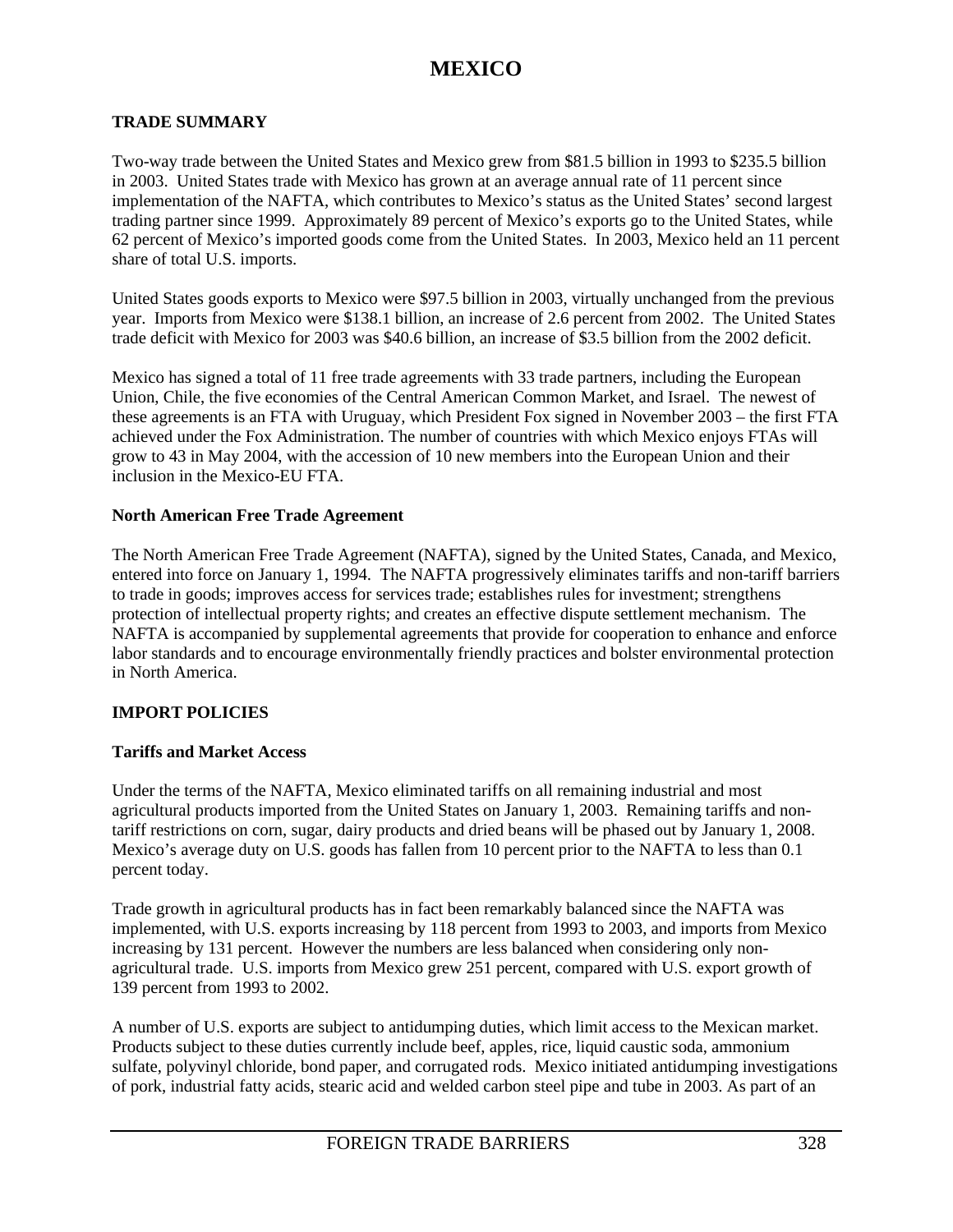agreement with the United States, Mexico also imposed safeguards on poultry leg quarters in July of 2003. The United States exempted Mexico from the recently ended safeguard action on steel.

On January 1, 2001, as required by NAFTA Article 303, Mexico implemented limitations on the use of duty drawback and duty deferral programs. Therefore, the duties waived for non-NAFTA originating goods incorporated into products that are subsequently exported to the United States or Canada may not exceed the lesser of: (a) the total amount of customs duties paid or owed on the good initially imported; or (b) the total amount of customs duties paid to another NAFTA government on the good, or the product into which the good is incorporated, when it is subsequently exported.

To minimize the increase in input costs for its manufacturers as a result of these new limitations, Mexico created several "Sectoral Promotion Programs" (PROSECS). PROSECS reduce the MFN applied tariffs (often to zero) on items in over 16,000 tariff categories used to produce specified products in 22 industries. While the industries and items eligible for the reductions are those of greatest importance to the temporary import (maquiladora) sector, the reduced tariffs are available to all qualifying producers, regardless of nationality, and do not condition benefits on subsequent exportation.

Implementation of NAFTA Article 303 continues the process of integrating maquiladoras into Mexico's domestic economy. During 2003, the Mexican government implemented a series of measures to reduce regulatory barriers for the maquiladora sector. The United States continues to monitor the consistency of Mexico's PROSEC programs with the NAFTA.

On January 1, 2002, Mexico published amendments to its Income Tax Law that appear to discriminate against small retailers and distributors that sell imported products by subjecting them to higher taxes and more burdensome administrative reporting requirements. Article 137 precludes small companies that sell imported products from qualifying as "small contributors" for tax purposes, even if they meet all other qualifications (e.g., annual income limit of less than approximately \$150,000 per year). As a result, small companies selling imported goods are categorized as "medium contributors," with an annual income not to exceed \$400,000. Meanwhile, small companies only selling products produced domestically can continue to enjoy the "small contributor" status. Officials have raised this matter with the Government of Mexico.

#### **Agricultural Products**

The United States exported \$7.9 billion in agricultural products to Mexico in 2003, a new record. Mexico is the United States' third largest agricultural market. Under NAFTA, Mexico has eliminated nearly all import tariffs and tariff-rate quotas on agricultural products from the United States. As of January 1, 2003, the only U.S. agricultural exports subject to tariffs or tariff-rate quotas are corn, sugar, dry beans, chicken leg quarters, and non-fat dry milk.

Mexico's Secretariat of Economy (SECON) continued antidumping duties on beef, rice, and apples, while eliminating antidumping duties on live hogs. SECON has also initiated an antidumping investigation on U.S. pork. Concerns about Mexico's methodology for determining injury to the Mexican domestic industry and for calculating dumping margins in the rice case have led the U.S. to challenge the antidumping measure at the WTO. In the case of beef product exports, the dumping duty rates assigned to individual companies only apply to beef aged less than 30 days and graded Choice or Select; for all other cuts of beef subject to the order, the higher rate applies. These policies have reduced the number of U.S. suppliers and have altered product trading patterns. Industry believes that between \$100 million to \$500 million is lost each year due to dumping duties in this sector.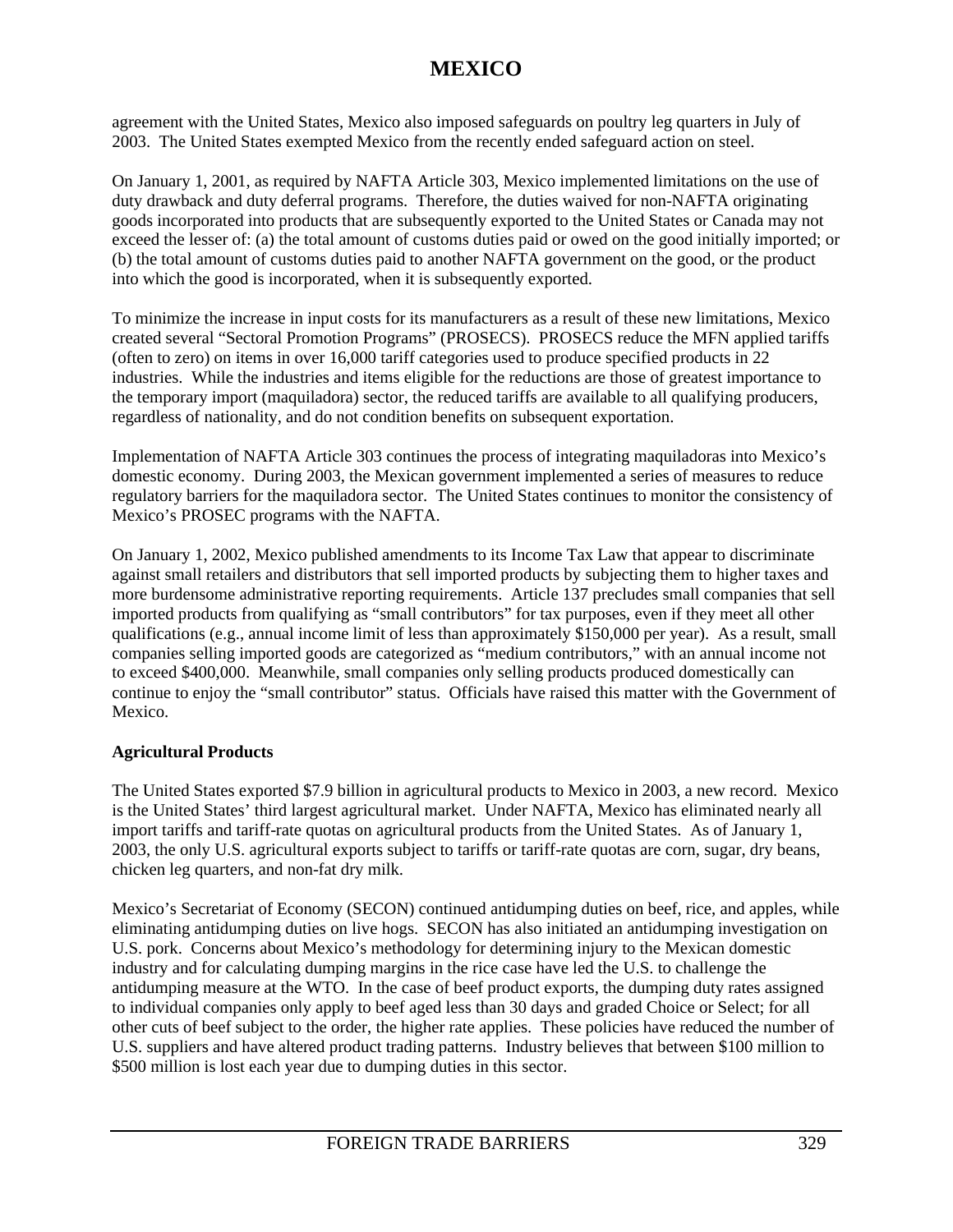In July 2003, Mexico imposed a NAFTA safeguard on U.S. chicken leg quarters that will remain in effect until December 31, 2007. The safeguard takes the form of a tariff-rate quota on chicken leg quarters. The TRQ preserves market access for U.S. exporters at levels achieved in recent years. Pursuant to the NAFTA, Mexico agreed to provide compensation to the United States, including a commitment not to impose any additional import restrictions on U.S. poultry products and to eliminate certain sanitary restrictions on U.S. poultry products.

Mexico's cattlemen have also submitted a proposal for a global safeguard on beef. SECON has not yet decided if it will conduct a beef safeguard investigation.

On December 31, 2001, the Mexican Congress approved a 20-percent consumption tax on certain beverages sweetened with ingredients other than cane sugar, including HFCS. This action has prevented a settlement of broader sweetener disputes between the United States and Mexico. Industry estimates that the cost of this trade barrier to the United States is roughly \$200 million in U.S. corn and HFCS exports and \$800 million in U.S. investment in Mexico. HFCS sales fell well below prior volumes, as bottling companies in Mexico switched to cane sugar. On March 5, 2002, the Fox Administration suspended the tax for a period of seven months; however, the Supreme Court ruled this action unconstitutional and reinstated the consumption tax on July 12, 2002. The tax was renewed by the Mexican Congress for 2003 and 2004. On March 16, 2004, the United States requested consultations under the dispute settlement procedures of the WTO.

In late 2002, Mexico announced its "Agricultural Armor" initiative, a package of measures designed to keep Mexican agriculture competitive. The initiative calls for measures to increase sanitary, phytosanitary and food safety inspections and impose quality standards. The initiative also proposed modifications to Mexico's antidumping and countervailing duty laws, which resulted in amendments to the Foreign Trade Law in early 2003. The United States is challenging several of these provisions before the WTO. On April 28, 2003, the Government of Mexico and producer groups signed the National Agricultural Accord. The document's most specific measures echo what was contained in Mexico's Agricultural Armor package, such as stricter enforcement of sanitary and phytosanitary measures. In addition, the agreement proposes approaching Canada and the United States to investigate the possibility of revising the dry bean and white corn provisions of the NAFTA.

#### **Sanitary and Phytosanitary Issues**

Mexican sanitary and phytosanitary standards have created barriers to exports of certain U.S. agricultural goods, including grains, seed products, apples, stone fruit, pork, beef, poultry, citrus, wood and wood products, dry beans, avocados, and table eggs. In addition, procedural requirements regarding sanitary and phytosanitary inspections at the port-of-entry often do not reflect agreements reached between U.S. Department of Agriculture officials and the Mexican Secretariat of Agriculture, resulting in unnecessary delays at the border, seaports, and airports. In 2003, significant quantities of imports were rejected or delayed at the border. Disagreements over the prevalence of certain pests and certain administrative requirements led to a delay in the implementation of the California Stone Fruit protocol in 2003 and 2004, which provides for a systems approach to prevent transmission of quarantinable pests. Because of this delay in implementing the systems approach protocol, the U.S. industry is reverting to more costly fumigation procedures. Similarly, in October 2001, the Mexican quarantine monitoring system for apples was to have been transferred to APHIS. While all but one Mexican inspector was withdrawn from the State of Washington, the program remains in operation and the final transfer is subject to additional reviews. Also, Mexican plant quarantine authorities have notified APHIS of their intent to add new pests to their lists of quarantine concerns, even though no quarantine pests have been detected in over 52 million boxes of apples the United States has shipped to Mexico since 1993. USTR and USDA have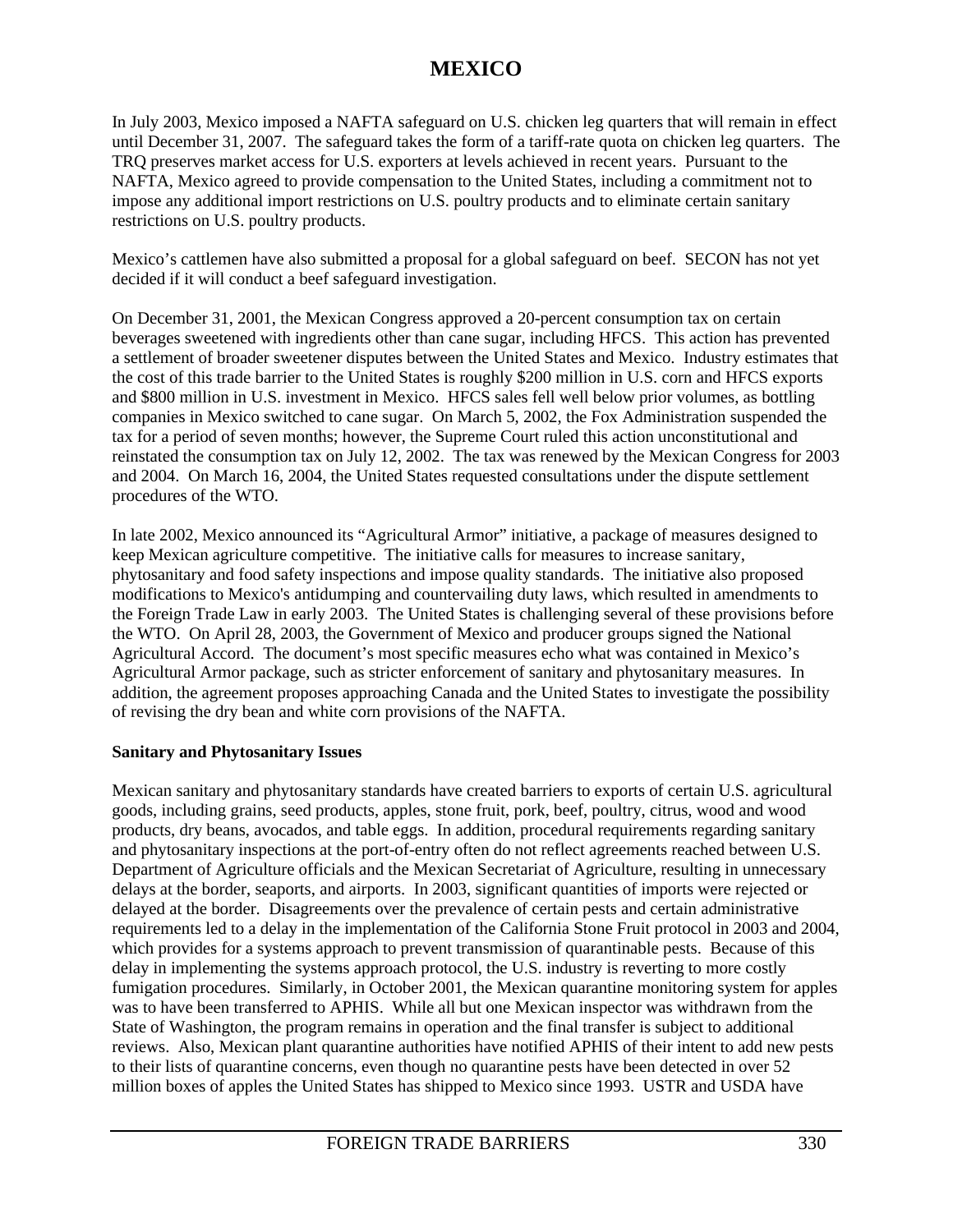raised these issues several times over the last year, including jointly in the bilateral Consultative Committee on Agriculture.

Mexico banned imports of U.S. beef in December 2003 with the detection of one positive case of Bovine Spongiform Encephalopathy (BSE) in the State of Washington. Mexico announced in March it would accept U.S. boxed beef under 30 months of age. As of the publication of this report, the U.S. government is taking aggressive action and is working intensively to fully re-open the market as quickly as possible. In addition, the United States is working in the International Organization for Epizootics to revise international standards on BSE to reflect current scientific knowledge.

Despite the eradication of Low Pathogenic Avian Influenza (LPAI) in eight U.S. states, Mexico maintains a complete ban on all poultry products from those states. Mexico continues to restrict imports from three U.S. states where Exotic Newcastle Disease was detected in poultry in early 2003.

#### **Administrative Procedures and Customs Practices**

U.S. exporters continue to complain about Mexican customs administration procedures, including the lack of sufficient prior notification of procedural changes; inconsistent interpretation of regulatory requirements for imports at different border posts; and discriminatory and uneven enforcement of Mexican standards and labeling rules. Agricultural exporters note that Mexican inspection and clearance procedures for some agricultural goods are long, burdensome, non-transparent and unreliable. Customs procedures for express packages continue to be burdensome, though Mexico has raised the *de minimis* level to fifty dollars from one dollar. However, Mexican regulation still holds the courier 100 percent liable for the contents of shipments.

To be eligible to import any of well over 400 different items, including agricultural products, textiles, chemicals, electronics and auto parts, Mexican importers must apply to the Secretariat of Finance and Public Credit (SHCP) and be listed on a special industry sector registry. U.S. exporters complain that the registry requirement sometimes causes costly customs clearance delays when new products are added to the list of subject items with immediate effect, thereby denying importers sufficient notice to apply. They also report that certain importers have been summarily dropped from the registry without prior notice or subsequent explanation, effectively preventing U.S. exporters from shipping goods to Mexico.

Mexico requires import licenses for a number of commercially sensitive products. Mexico also uses estimated prices for customs valuation of a wide range of products imported from the United States and other countries, including apples, milled rice, beer, distilled spirits, chemicals, wood, paper and paperboard products, textiles, apparel, toys, tools, and appliances.

Since October 2000, the Mexican government has imposed a burdensome guarantee system for goods subject to estimated prices. Importers cannot post bonds to guarantee the difference in duties and taxes if the declared value of an entering good is less than the official estimated price. Instead they must deposit the difference in cash at a designated Mexican financial institution or arrange one of two alternative sureties (a trust or line of credit). The cash deposit is not returned for six months, and then only if the Mexican government has not initiated an investigation and if the supplier in the country of exportation has provided an invoice certified by its local chamber of commerce. Mexican banks charge as much as \$1,500 to open an account for this purpose and \$250 for each transaction, making this a burdensome and costly regulation for businesses on both sides of the border. The United States and Mexican governments are discussing an exchange of customs data for security purposes that would result in the lifting of the estimated pricing regime.

### **STANDARDS, TESTING, LABELING AND CERTIFICATION**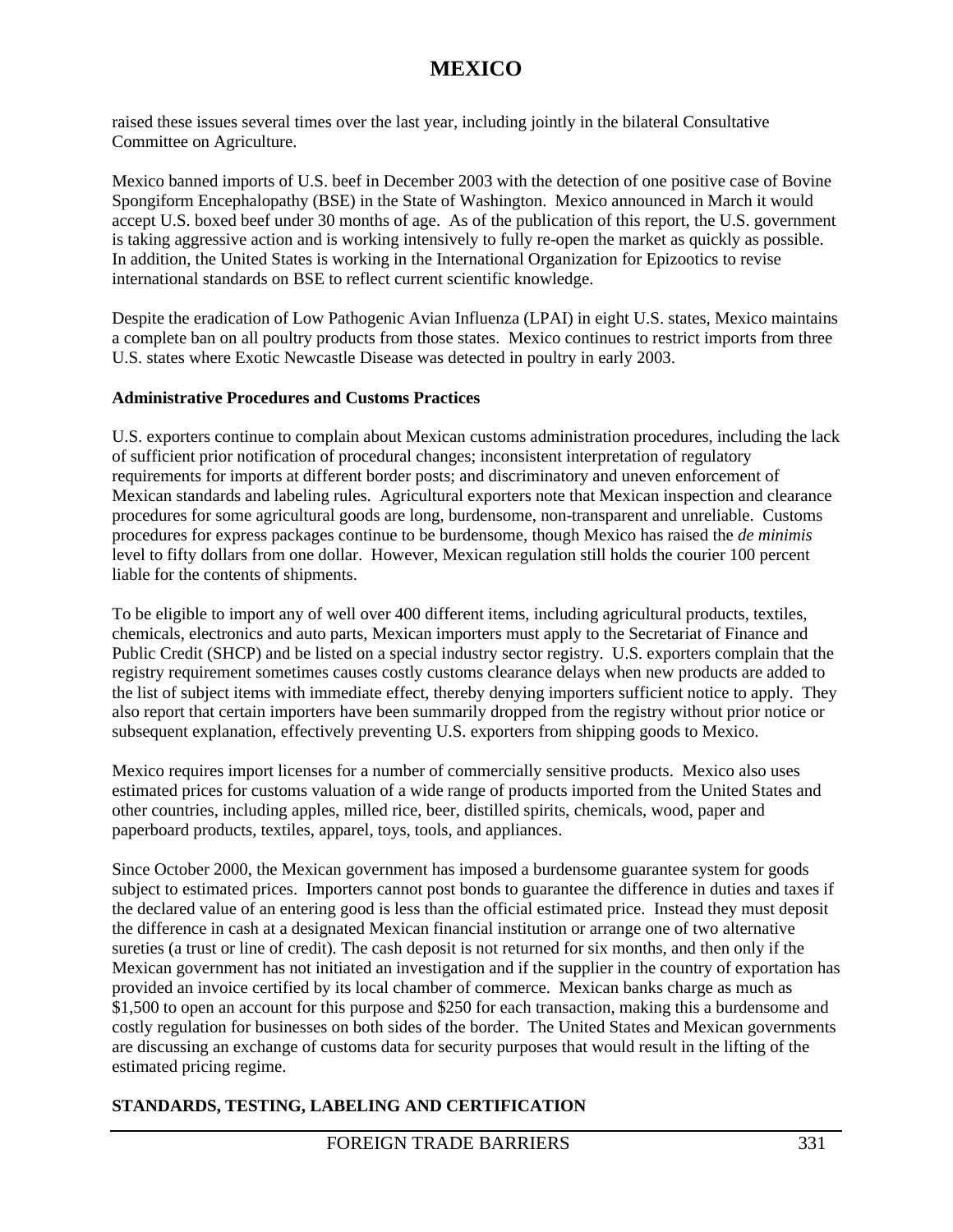Changes to the 1997 Federal Metrology and Standardization Law provided for greater transparency in the rules applicable to technical regulations and voluntary standards. However, the Mexican government continues to consider certain regulations to be executive orders that are allegedly exempt from WTO and NAFTA rules concerning notification and comment periods.

Under NAFTA, Mexico was required, starting January 1, 1998, to recognize conformity assessment bodies in the United States and Canada on terms no less favorable than those applied in Mexico. To date, no U.S. certification bodies have been recognized by Mexico.

U.S. exporters have complained that standards are enforced more strictly for imports than for domestically produced products, and of inconsistencies in the treatment of goods among ports of entry. Mexico has over 700 mandatory technical regulations (NOMs) issued by a number of different agencies, each with its own compliance procedures. Only the Secretariat of Economy and the Secretariat of Agriculture (for a limited subsector of its NOMs) have published their procedures. After discussions with the United States government, the Secretariat of Economy implemented procedures in 2000 designed to reduce the cost of exports to Mexico by allowing U.S. manufacturers and exporters to hold title to a NOM certificate of compliance (an official document certifying that a particular good complies with applicable standards) and assign it to as many distributors in Mexico as needed to cover the market. Previously, only Mexican producers or importers were allowed to obtain a NOM certificate posing a problem for U.S. firms using multiple importers. Each importer had to pay to have the exact same product tested at a Mexican lab every year. The costs associated with this redundant testing was industry's main complaint. While the new procedures were supposed to address redundant testing requirements, U.S. firms are complaining that the certification bodies have increased the cost of certification and are charging for certificates to be assigned to other entities. In addition, key Mexican ministries such as Health, Energy and Labor have yet to publish their product procedures.

The Mexican government, citing the need to ensure the quality of Mexican tequila, is considering amending the official standard for tequila to require that tequila be "bottled at the source." Currently, the Mexican standard requires that only "100 percent agave" tequila be bottled at the source. Ordinary tequila can be sold and exported in bulk form under the current official standard. If the draft standard prepared in 2003 is adopted, it will require that all tequila be bottled within the territory of the Mexican appellation of origin, and bulk exports will be prohibited.

The United States is Mexico's largest export market for tequila, accounting for 50 percent of Mexican production. In 2003, the United States imported over \$402 million in tequila. Approximately 77 percent of the total volume was tequila in bulk form. Government officials and industry stakeholders from the NAFTA partners are engaged in consultations, with the aim of removing the export ban from the proposed standard.

U.S. exporters of certain vitamins, nutritional supplements, and herbal remedies have reported that Mexico's revised health law regulations impede access to the Mexican market. While the Mexican government has stated that it is looking at ways to address these concerns consistent with WTO and NAFTA obligations, the U.S. Government has seen no progress. According to industry's estimates, the cost of this trade barrier to the United States is over \$500 million each year.

### **GOVERNMENT PROCUREMENT**

Mexico's efforts to make its government procurement regime more transparent through policies and technologies have resulted in increased competition as well as savings for the government. The Mexican government has established several "e-government" Internet sites to increase transparency of government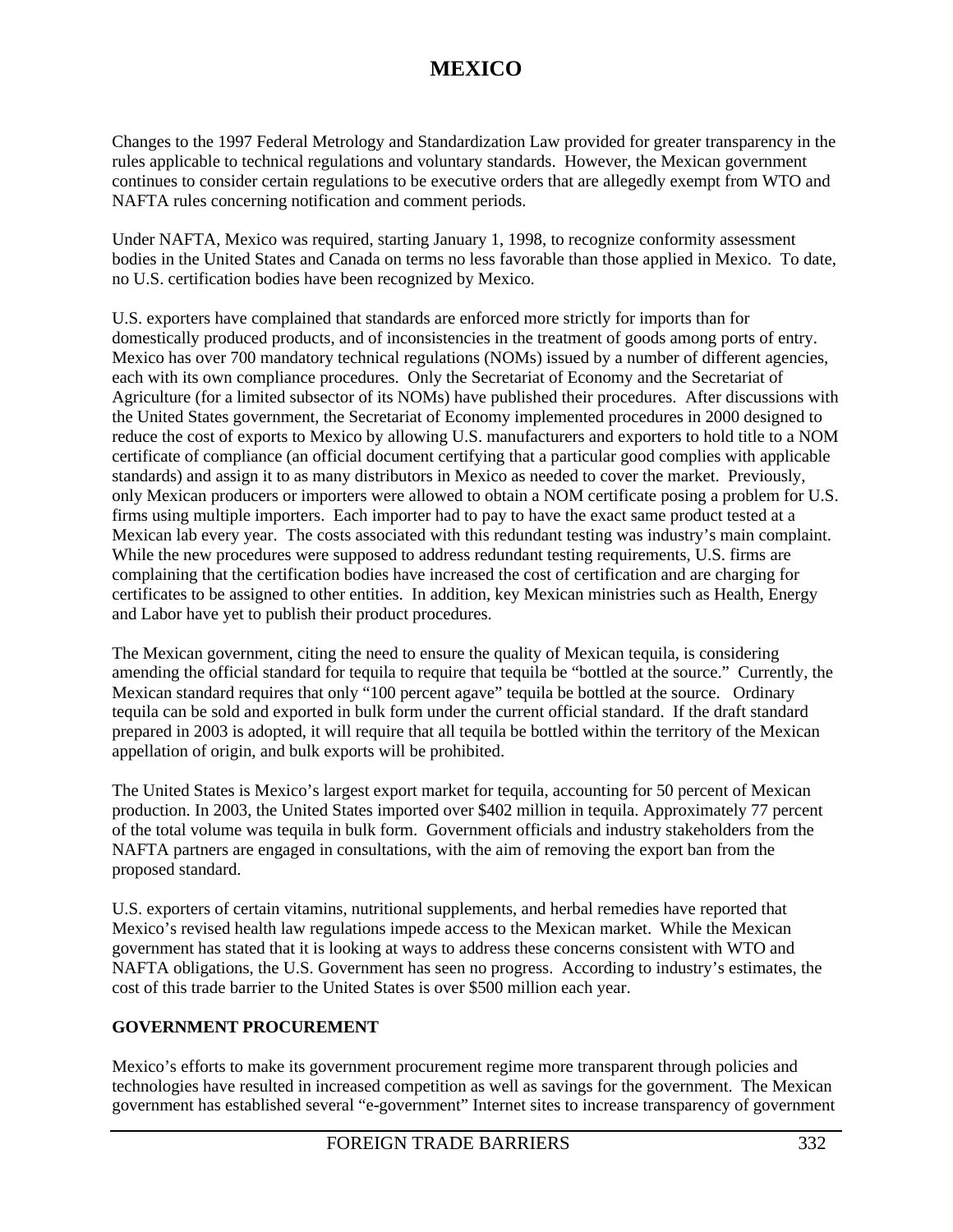processes and establish guidelines for the conduct of government officials. "Compranet" allows on-line processing of government procurement and contracting. According to the Mexican Secretariat of Public Administration, 321 government offices processed 3,800 electronic transactions for procurement through Compranet in 2002.

In addition to continuing allegations of corruption, several problems remain with Mexico's procurement market. The NAFTA Government Procurement Chapter allowed Mexico to cover only a temporary, narrow list of services, based on the requirement that it would develop a complete list of covered services by July 1, 1995. However, Mexico has not yet completed the permanent list.

NAFTA provides for the gradual increase of U.S. suppliers' access to purchases by the two largest Mexican procuring authorities, Mexico's parastatal petroleum and electricity monopolies, PEMEX and the Federal Electricity Commission (CFE). As of January 1, 2003, NAFTA limits the total value of contracts that PEMEX and CFE may remove from coverage under NAFTA to \$300 million per year. The United States has not been able to confirm whether this commitment has been properly implemented, as Mexico has not provided the statistics called for under NAFTA.

The United States also has concerns with CFE procurement practices, in particular its domestic content requirements in procurements for sub-stations and transmission lines. Also, as a result of CFE's decentralization of its procurement activities in 2002, the number of procurements covered by the NAFTA has been reduced.

The United States has raised with the Government of Mexico the concerns of suppliers with regard to additional fees that PEMEX includes in procurement for offshore platforms. PEMEX applies supervision fees to bids for platforms to be built outside of Mexican territory and assesses transportation fees on a nautical mile that disadvantage suppliers based outside of Mexico. These fees significantly diminish U.S. suppliers' access and raise concerns under NAFTA.

## **INTELLECTUAL PROPERTY RIGHTS (IPR) PROTECTION**

Under NAFTA and the WTO Agreement on Trade-Related Aspects of Intellectual Property Rights (TRIPS), Mexico is obligated to implement certain standards for the protection of intellectual property and procedures to address infringement such as piracy and counterfeiting. Although Mexican legislation on IPR matters is quite comprehensive, the enforcement of these IPR laws is limited and sporadic. Monetary sanctions and penalties are minimal and generally ineffective in deterring these illegal activities. The United States remains concerned about the continuing high levels of piracy and counterfeiting in Mexico and closely monitors how the Mexican Government is addressing these problems. Mexico was taken off the Special 301 Watch List in 2000, but put back on in 2003 due to enforcement concerns.

### **Copyright Protection**

Copyright piracy remains a major problem in Mexico, with U.S. industry loss estimates growing each year. Although enforcement efforts by the Mexican government are improving, piracy levels continue to rise, resulting in closures of legitimate copyright-related businesses, according to industry sources. Counterfeit sound and motion picture recordings are widely available throughout Mexico, crippling the Mexican music industry. The International Intellectual Property Alliance (IIPA) estimates that trade losses due to copyright piracy in Mexico totaled \$718 million in 2002. Piracy levels in some industries have declined since 1996. For instance, industry estimates that the business software piracy level decreased from 67 percent in 1996 to 55 percent in 2002. Although levels of music piracy are down from last year, dropping from 68 percent in 2002 to 60 percent in 2003, the music industry in Mexico suffered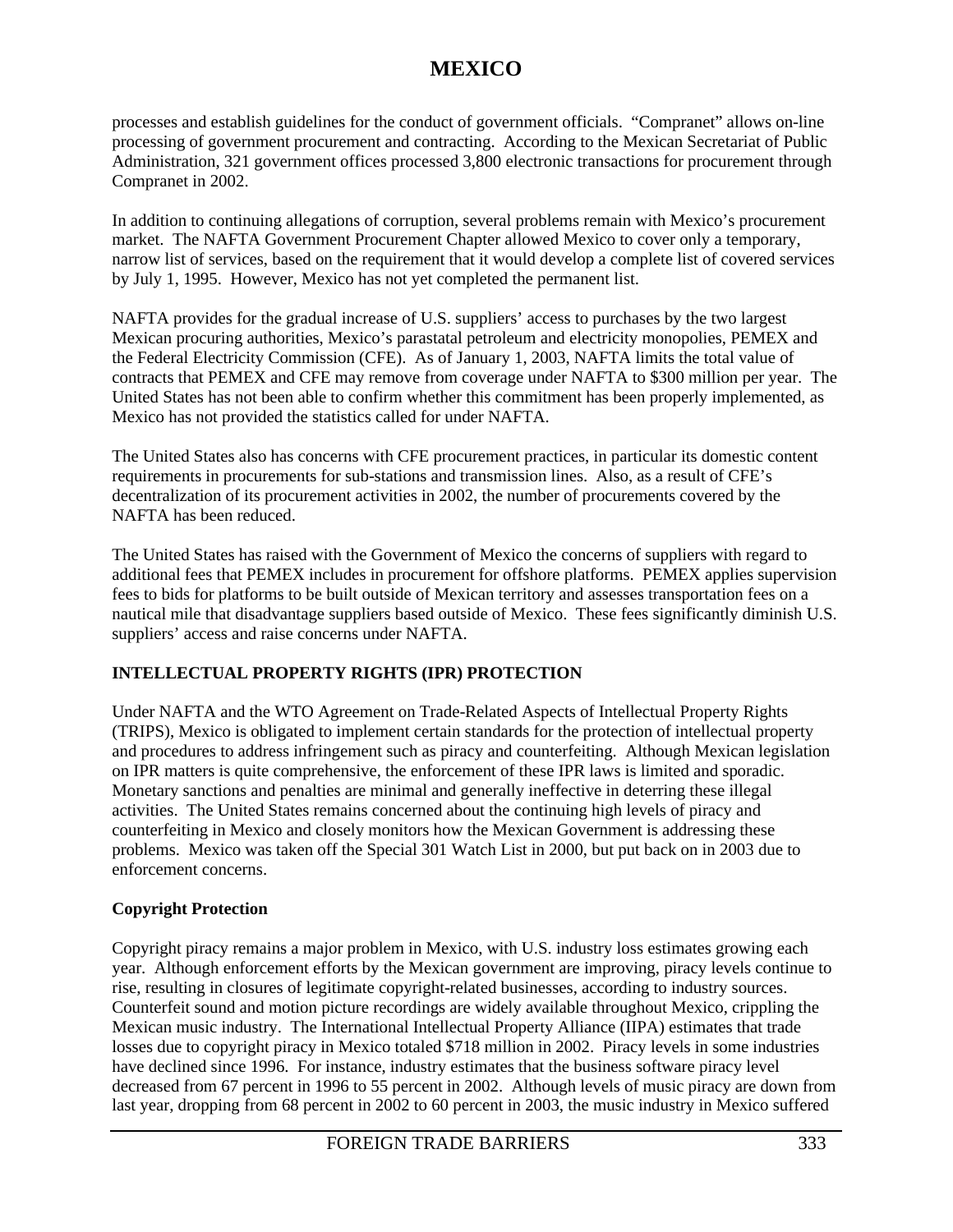one of its worst years in recent history. Of all pirated music sales in Mexico in 2003, 90 percent were of Spanish speaking artists. Industry associations report that piracy has begun to shift from traditional formats to optical discs (CD, DVD, CD-ROM). This is particularly troubling, as content in digital form is easier to reproduce on a large scale.

In July 2003, the Mexican Congress amended the Mexican copyright law. These amendments fail to address the comprehensive reforms needed by Mexico to: (1) effectively implement the obligations of the WIPO Copyright Treaty and the WIPO Performances and Phonograms Treaty (Mexico is a party to both agreements); and (2) correct existing incompatibilities in the law with Mexico's obligations under the NAFTA IPR Chapter and the WTO TRIPS Agreement. Implementing regulations that Mexico has indicated would address these concerns were to have been published by the end of October 2003 but as of January 2004 have not yet been made available. The United States has been urging Mexico to meet its various obligations by issuing satisfactory implementing regulations.

Mexican law enforcement agencies have conducted hundreds of raids on pirates. In 2003, the Attorney General's Office created an IPR enforcement unit, which combines federal prosecutors and police to make the enforcement regime more effective and efficient. Industry representatives report that raids against counterfeiting operations have improved from 2002 and there has been improved access to prosecutors. Despite increased raids and seizures of counterfeit material, only three of the 900 counterfeiters who were arrested in 2002 and 2003 received sentences greater than one year, thus undercutting the deterrent effect of the raids and arrests. Very few IPR violations result in prison terms. As a result, counterfeiters are often released and return to the street.

### **Patent, Trademark, Pharmaceutical and Agricultural Chemical Protection**

Patents and trademarks are under the jurisdiction of the Mexican Institute of Industrial Property (IMPI), an independent agency that operates under the auspices of the Secretary of Economy. Some U.S. trademark holders have encountered difficulties in enjoining former subsidiaries and franchisees from continued use of their trademarks.

U.S. companies holding trademarks in Mexico have cited problems with trademark enforcement and administration. When counterfeit items are discovered, injunctions against trademark violators are often unenforceable and are consistently challenged before the courts. Although federal administrative actions are supposed to be completed within four months, actions related to trademark enforcement often take as long as 18 months. The time can be lengthened by jurisdictional and procedural disputes within the Mexican government, as well as by internal coordination problems within IMPI. Trademark applications in Mexico are not subject to opposition. Registrations are issued and can only be canceled postregistration. On average, it takes two and a half years to cancel a trademark registration, and the registrant is allowed to continue using the mark for one year following cancellation.

U.S. pharmaceutical and agricultural/chemical companies are concerned about the lack of coordination between IMPI and other Mexican agencies with regard to government procurement of copies of patented pharmaceuticals. In 2003 the Mexican Ministry of Health agreed that starting with purchases scheduled for delivery on January 1, 2003, IMSS (Mexican Social Security Institute) and possibly ISSTE (Social Security Institute for Government Workers) would purchase only patented products where a patent already exists in Mexico.

In the past, the Mexican Ministry of Health granted health registrations to generic products without verifying with IMPI whether a patent already existed for such products. In September 2003, the Ministries of Health and Economy implemented a Presidential decree that requires applicants for safety and health registrations to show proof of patent and proof that test data was obtained in a legitimate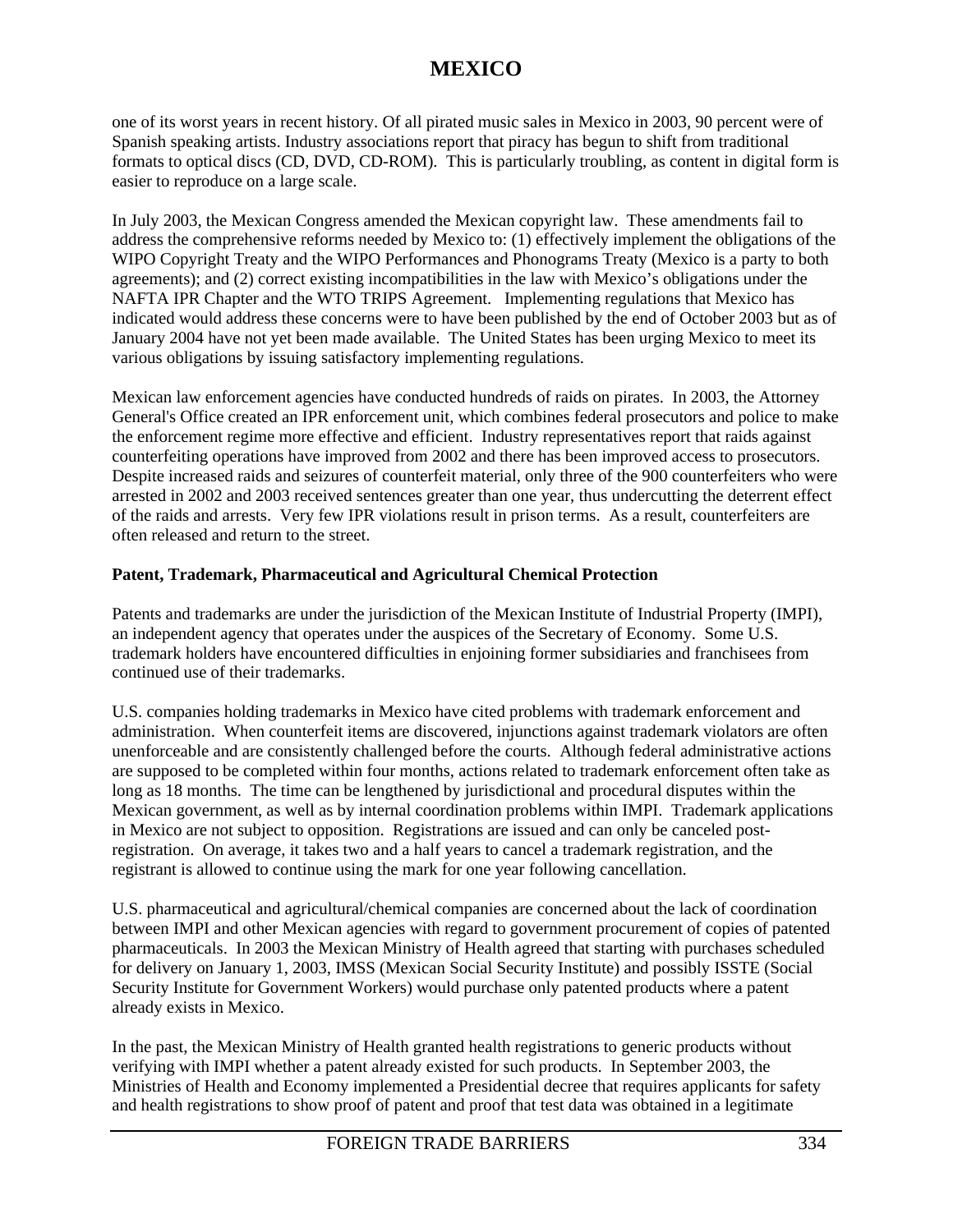matter. According to the regulation, failure to present proof of patent and test data will result in denial of the registration. Also, submitting companies can now be subject to both civil and criminal proceedings for false submissions.

### **Border Enforcement of IPR**

NAFTA Article 1718 and Article 51 of the TRIPS Agreement obligate Mexico to allow U.S. intellectual property rights holders to apply to Mexican authorities for suspension of release of goods with counterfeit trademarks or pirated copyright goods. Intellectual property rights owners seeking to use the procedure must obtain an order from a competent authority that directs customs officials to detain the merchandise. Companies requesting such actions report positive outcomes.

### **SERVICES BARRIERS**

### **Telecommunications**

Mexico's former state-owned telecommunications monopoly (Telmex) continues to dominate Mexico's telecom sector. Competition in the sector has been hampered by the inability of Mexico's telecommunications regulator (Cofetel) to enforce its own regulatory findings. Enforcement authority resides with the Secretariat of Communications and Transportation (SCT), which has been slow to act against Telmex. Telmex competitors complain of inaction by both Cofetel and the SCT in resolving disputes, resulting in many cases lingering for months or years without resolution. Failure to ensure nondiscriminatory quality of service for interconnection, highlighted by a Cofetel report documenting the inferior quality Telmex provided to competitors, is particularly troubling. In cases where the government has taken action, Telmex has successfully used court-ordered injunctions to prevent enforcement against it. For example, an injunction has prevented the SCT from enforcing a regulatory ruling requiring Telmex's wireless affiliate (Telcel) to adopt competitively neutral numbering rules. Legislation to reform the telecommunications sector is pending in the Mexican Congress. Meanwhile, the Fox Administration is expected to issue Executive Orders reorganizing the regulatory structures and transferring enforcement authority from SCT to Cofetel.

Mexico has also failed to address much-needed reform to its international rules. Mexico's international long distance rules grant Telmex the exclusive authority to negotiate interconnection rates for crossborder traffic on behalf of all Mexican carriers and prevent foreign carriers from using leased lines to bring calls directly into the domestic network. The United States has repeatedly raised concerns regarding the WTO-consistency of Mexico's international telecom regime and on February 13, 2002, the United States requested formation of a WTO dispute settlement panel arguing that Mexico has failed to fulfill its WTO obligations to ensure that international interconnection rates are cost-oriented and that leased lines are available. The WTO panel issued its final report in March 2004. The panel found that Mexico breached its commitment to ensure that U.S. carriers are afforded cost-based interconnection and that Mexico failed to prevent its dominant carrier from engaging in anti-competitive practices.

#### **INVESTMENT BARRIERS**

#### **Ownership Reservations**

Mexico's Constitution and Foreign Investment Law of 1992 reserve ownership of certain sectors, such as oil and gas extraction, to the state; other laws limit activities to Mexican nationals, such as forestry exploitation, and domestic air and maritime transportation. This reservation is incorporated into the NAFTA. In addition, only Mexican nationals may own gasoline stations. Gasoline is supplied by PEMEX, the state-owned petroleum monopoly, and gasoline stations sell only PEMEX lubricants,